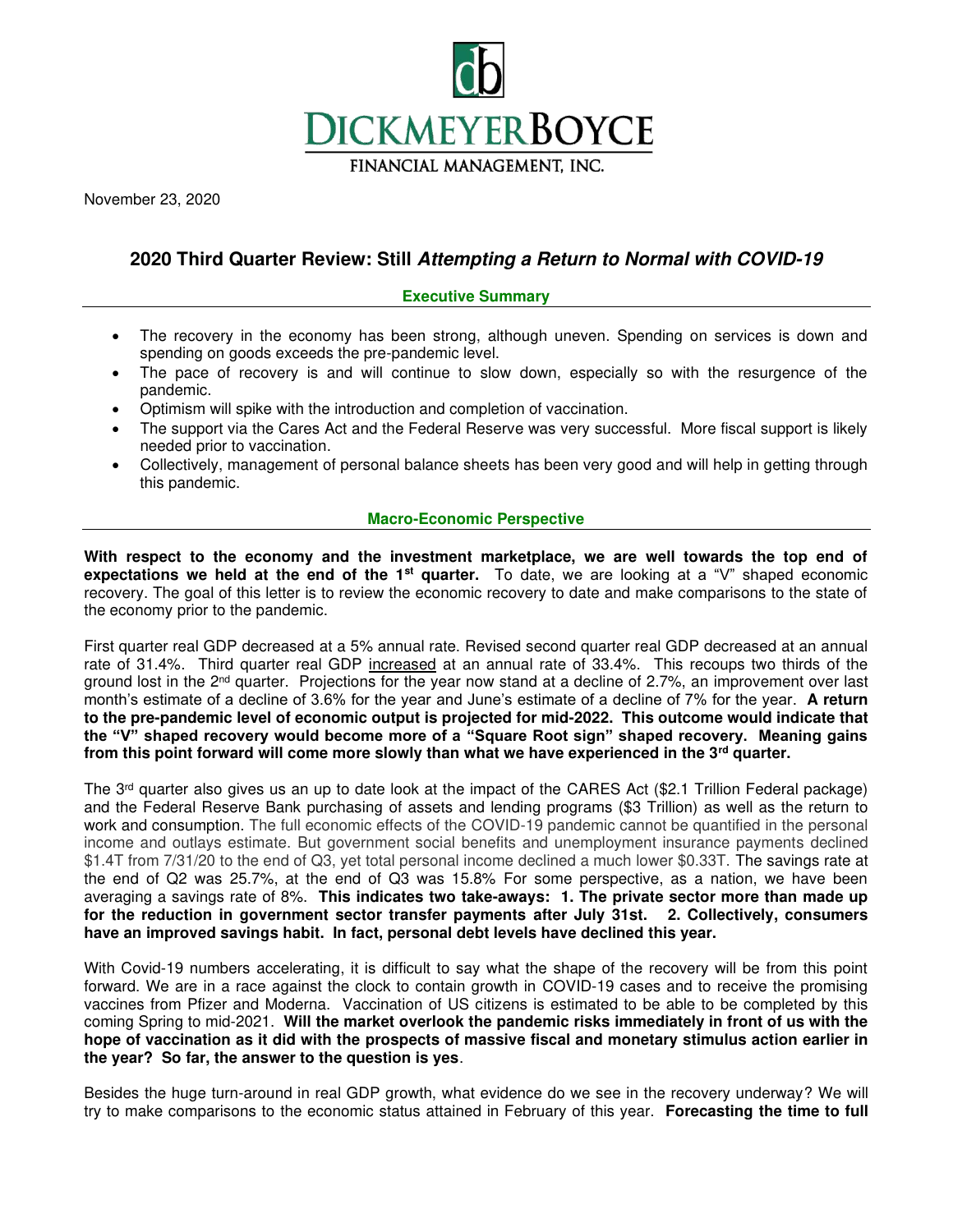

### **recovery is very difficult and dependent upon COVID-19 containment (or lack thereof) and access to vaccines.**

**Employment:** The unemployment rate and the number of unemployed in February was 3.5% and 5.8 million, it is now 6.9% and 11 million. By the end of April, 20 million jobs had been lost and the official unemployment rate was 14.7%. Since then, we have seen an improvement of about 14.7 million jobs. Accounting for under-employment and the employment participation rate, we need a 6.8% gain in jobs to achieve the level attained in February. Job openings are within 2% of the level achieved in February. **The estimated time to return to February 2020 employment levels is 12 to 18 months.**

**Consumer spending (70% of GDP):** Personal consumption expenditures (annualized) topped out in February at \$14.88T. They bottomed out in April at \$12.1T, a decline of 18.7%. For comparison purposes, the decline in personal consumption expenditures during the Great Financial Crisis was 3.9%. **As of September, personal consumption expenditures are within 2% of the February level at \$14.58T.** This exceeds the level last experienced in June of 2019.

- The Institute of Supply Management (ISM) reading for service rose to 57.1 in June and has leveled off since to a reading of 56.6 in October from 41.8 in May. A reading of 50 is the dividing line between decline and growth. We are heading in the right direction. **Spending on services at Q3 end remains 6.3% below the February peak level.**
- **Spending of goods at Q3 end are 7.7% above the level reached in February with durable goods spending 15.6% above the February level.**

**Manufacturing (11% of GDP):** The ISM reading for manufacturing has steadily risen to 59.2 in October from 41.5 in May. **Manufacturing output (data recorded quarterly) at Q3 end has recovered significantly but remains 6% below the peak which was attained in Q4 2019.**

**Construction (4.1% of GDP):** This data is less volatile than other economic measures, but **total construction spending at Q3 end is 1.5% higher than the year ago level**. Residential spending is up 10.1% and nonresidential spending is down 4.4%.

**Home sales: New single-family home sales this year are up 30+% over 2019 levels. As of September, existing home sales are at the highest level since 2006!** Supply stands at a meager 3.6 months. Six months is considered a balanced marketplace for buyer and sellers. Interest rates are quite helpful, and the Federal Reserve intends to keep them lower for longer. Building permits remain high. **This data bodes well for construction prospects and home prices**.

# **Securities Market Perspective**

By the end of the 3rd quarter, a 100% stock portfolio with 20% invested in international was up approximately 0.7% with dividends reinvested. Intermediate term bonds were up 6.79% (Barclay's Aggregate Bond Index) and short-term bonds were up 2.68% (S&P Short Term Bond – Gov't/Corporate Index). The highlighted trends in manufacturing, construction and consumer spending have driven a considerable recovery in equities; even while investors continued to value the relative safety of fixed income.

Valuation discussion points:

- By the end of the  $3<sup>rd</sup>$  quarter, as measured by price to book value, growth stocks were 128% above their long-term average of 4.83 (up from 115.7% at the end of the  $2<sup>nd</sup>$  quarter). Value stocks were 2.3% below their long-term average of 2.18.
- By the end of the 3<sup>rd</sup> quarter, growth stocks were up 29.48% and value stocks were down 1.46%.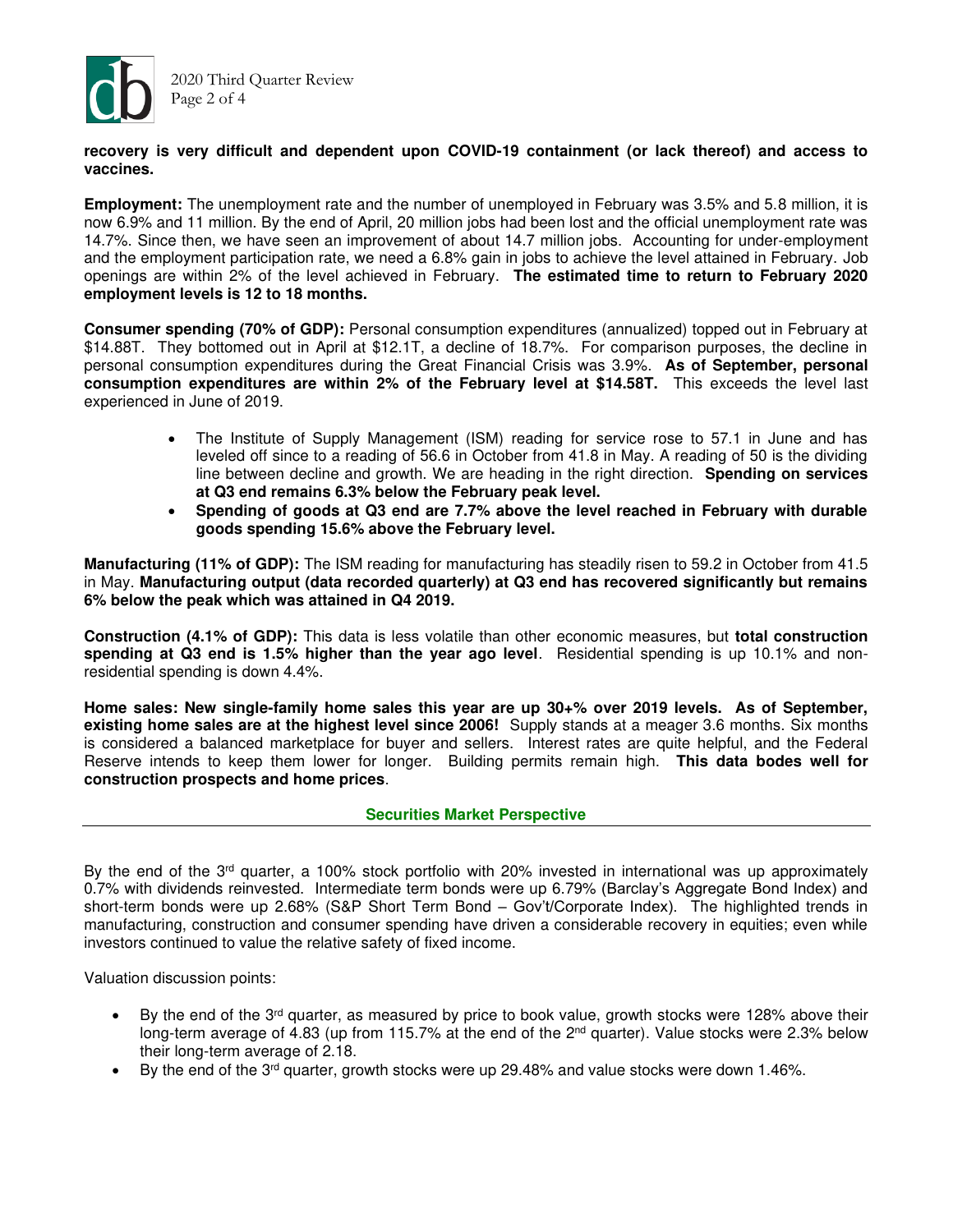

2020 Third Quarter Review Page 3 of 4

- Statistically speaking, the performance of growth stocks relative to value stocks over the last 14 years is now at a plus 4.5 standard deviation event. For perspective, one would expect this to happen once in 400 years.
- The market capitalization weighting of the worst performing industries (department stores, travel services, oil and gas equipment and services, resorts and casinos, hotel and motel, and the next 15 lower performing industries) have little impact on index returns. **The top five companies in the S&P 500 account for 25% of its capitalization.** These companies (Amazon, Apple, Microsoft, Facebook, and Google) enabled the S&P 500 Index to return to positive territory by the middle of July, meanwhile the rest of the remaining 495 companies still remain slightly in the red.
- Although, there appears to be a rotation beginning from growth investments into value investments. Beginning on July 10<sup>th</sup>, we noticed a trend towards higher returns for value investments as compared to growth. The trend is noticeably more prevalent in mid-cap stock and small cap stock asset classes. On 11/5/20, Pfizer released information regarding the strong success in phase 3 testing of their Covid-19 vaccine. At this point, the trend for greater return with value stocks gained steam and included large cap stocks as well. Will this trend continue? It is difficult to predict, but if the vaccine proves successful, it is likely the economic recovery will strengthen in traditional value-oriented industries. These are the sectors where performance and valuations have lagged with the stay at home economy this year.
- Low interest rates continue to validate higher valuations. 10-year Treasury is presently yielding about 0.9% (or 0.009). So, a company with a P/E ratio of 50 would have an earnings yield of 2% (or 0.02), exceeding the yield of the 10-year Treasury. Therefore, this hypothetical company could be considered reasonably valued on a relative basis. A company with a P/E ratio of 111 (1/111 = 0.009) would have an equivalent yield to the 10-year Treasury. For comparison, Amazon and Tesla have P/E ratios of 92 and 844, respectively.
- There is a saying, "you can't fight the FED (Federal Reserve Bank)", let alone the federal government. The Federal Reserve has many monetary levers at its disposal to carry out its mission of full employment and stable inflation. It is their mission to help the economy return to health. Many people credit the FED with aiding the longest bull market in history that ended in March at the hands of pandemic hysteria.

Valuation conclusions:

- The valuation of certain growth stocks is made more reasonable based upon their enormous success in this COVID-19 environment.
- Low interest rates continue to provide cover for higher valuations.
- Near term evidence points to a rotation into less expensive or lower valuation stocks with the prospect greater freedom of movement that would be possible through successful immunization.

Bonds:

- Yields on all types of bonds are being anchored at very low levels by Federal Reserve policy action of holding the Federal Funds rate at nearly 0% and monthly bond purchases. DBFM's investment committee is seeking additional avenues to enabling greater bond return and portfolio income in this low interest rate environment.
- With successful vaccination of America, the economy and interest rates will likely trend up. Avoidance of intermediate and long-term bonds will become the order of the day in the investing world. DBFM is positioned for such an environment.

We conclude this quarter's letter with an open question: will the pace of the pandemic be overlooked by the investing world with the promise of effective vaccines? We look forward to addressing this topic in the coming quarters.

Please be safe and stay healthy. We wish you and your families a happy Thanksgiving holiday.

Please feel free to contact us with any questions, or if you would like to schedule a virtual, face to face, or phone meeting.